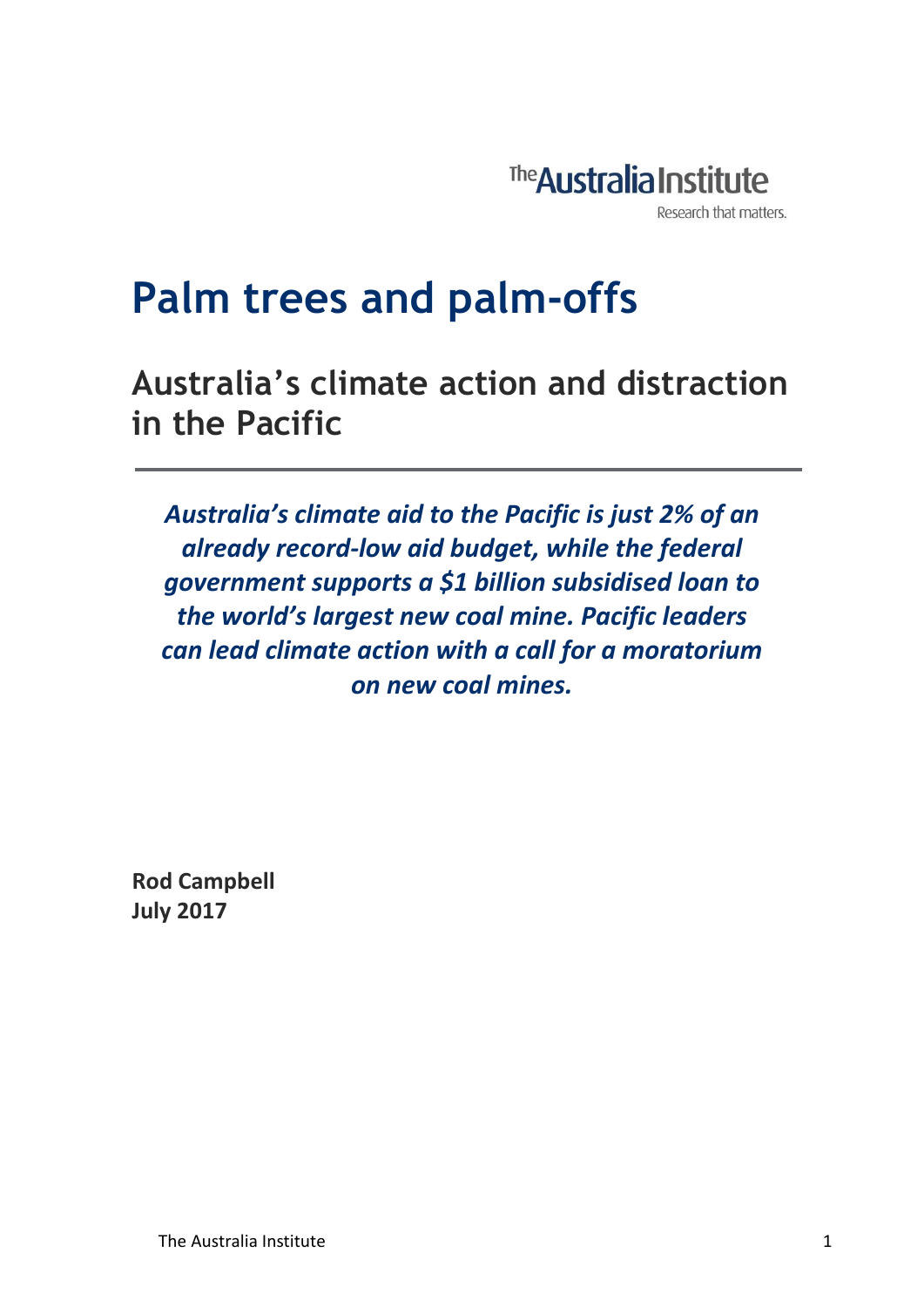## **ABOUT THE AUSTRALIA INSTITUTE**

The Australia Institute is an independent public policy think tank based in Canberra. It is funded by donations from philanthropic trusts and individuals and commissioned research. We barrack for ideas, not political parties or candidates. Since its launch in 1994, the Institute has carried out highly influential research on a broad range of economic, social and environmental issues.

### **OUR PHILOSOPHY**

As we begin the 21st century, new dilemmas confront our society and our planet. Unprecedented levels of consumption co-exist with extreme poverty. Through new technology we are more connected than we have ever been, yet civic engagement is declining. Environmental neglect continues despite heightened ecological awareness. A better balance is urgently needed.

The Australia Institute's directors, staff and supporters represent a broad range of views and priorities. What unites us is a belief that through a combination of research and creativity we can promote new solutions and ways of thinking.

### **OUR PURPOSE – 'RESEARCH THAT MATTERS'**

The Institute publishes research that contributes to a more just, sustainable and peaceful society. Our goal is to gather, interpret and communicate evidence in order to both diagnose the problems we face and propose new solutions to tackle them.

The Institute is wholly independent and not affiliated with any other organisation. Donations to its Research Fund are tax deductible for the donor. Anyone wishing to donate can do so via the website at https://www.tai.org.au or by calling the Institute on 02 6130 0530. Our secure and user-friendly website allows donors to make either one-off or regular monthly donations and we encourage everyone who can to donate in this way as it assists our research in the most significant manner.

Level 1, Endeavour House, 1 Franklin St Canberra, ACT 2601 Tel: (02) 61300530 Email: mail@tai.org.au Website: www.tai.org.au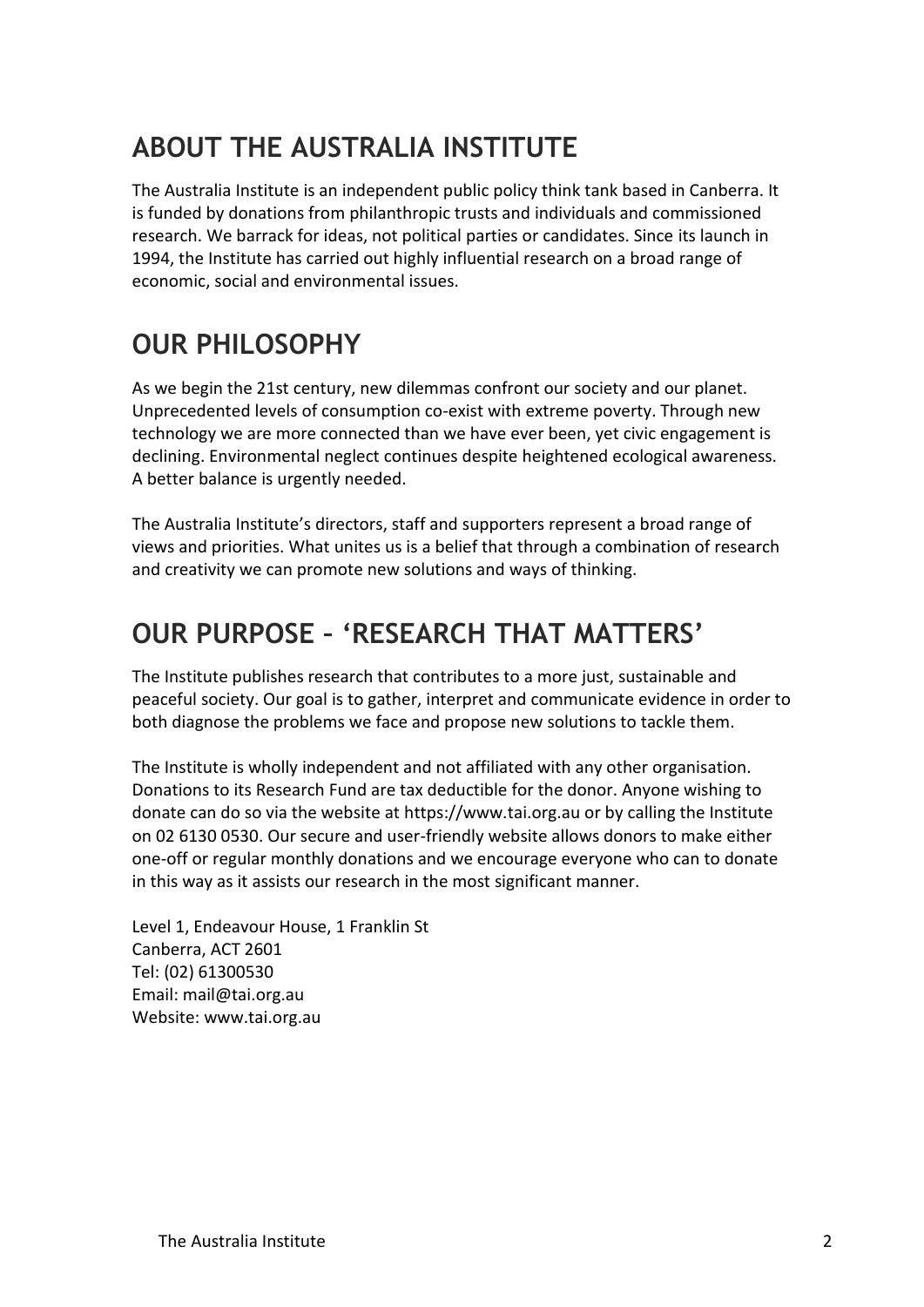# **Summary**

As Fiji prepares to chair climate talks in late 2017, Pacific leaders are gathering in Suva to consider what policies to push for. One should be a moratorium on new coal mines.

Australian government ministers are actively promoting subsidies to the world's largest new coal mine, Adani's Carmichael project. When Pacific leaders have called for a moratorium on new coal, Australian politicians and media have been forced to pay attention. Support for a moratorium has come from leaders such as Fiji's Prime Minister Bainimarama, former Kirabati President Anote Tong and Marshal Islands President Hilda Heine, and is mentioned in the Suva declaration.

Pacific leaders should realise that Australia's aid budget is at its lowest ever level, just 0.2 percent of national income. Just 2 percent of Australia's aid goes to Pacific climate aid, around \$75 million per year. Australia's contribution to running the Suva talks will take up 8 percent of this year's spending on climate.

Australia's climate aid is not new aid spending. It comes at the expense of other parts of the aid budget.

Australia's generosity towards its climate change-causing coal industry is in stark contrast to its miserly contributions to the Pacific. The coal industry receives tax breaks worth over \$1 billion per year. The Adani mine alone is looking to receive a \$1 billion subsidised loan and royalty breaks worth \$320 million.

Perhaps surprisingly, coal is not a major source of revenue for Australian governments, nor is it a big employer. Federal tax and state royalties from the coal industry total just 2% of federal government revenues and employs less than one in two hundred Australians. Australia could introduce a moratorium on new coal mines with minimal economic impact.

Pacific leaders should understand the context of Australia's spending on climate issues and that our current government actually subsidising more coal and climate change. A moratorium on new coal mines would be a clear step towards climate action, and one that works in conjunction with emissions reductions in the Paris pledges.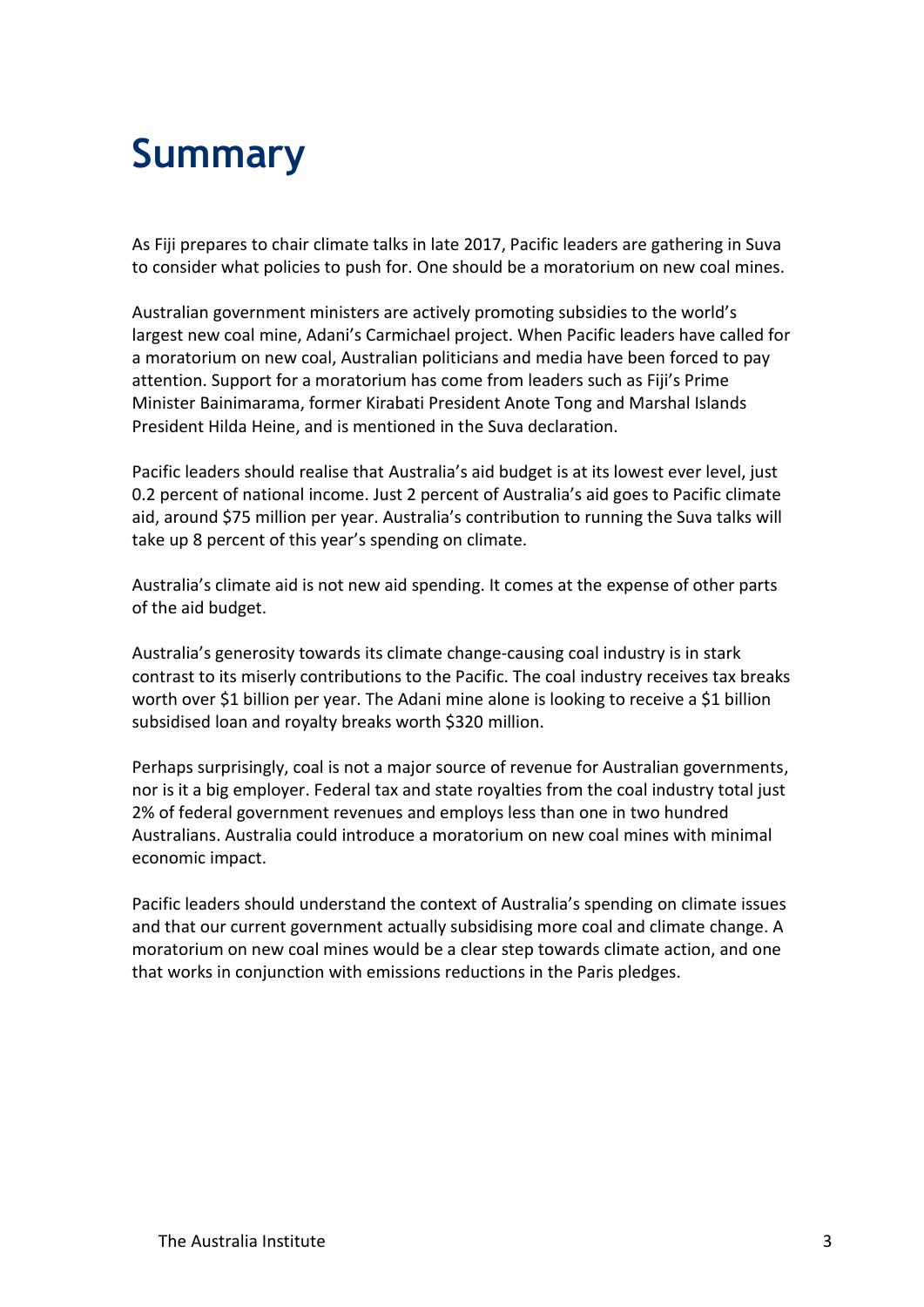# **Introduction**

As Fiji prepares to chair the next United Nations Framework Convention on Climate Change talks later in 2017, Australia is presenting itself as a friend of Pacific countries in their fight against climate change. Australia's Minister for the Pacific, Concetta Fierravanti-Wells, is attending the preparatory Climate Action Pacific Partnership talks in Suva, claiming to be a strong supporter of the region:

*Australia recognises the significant impact climate change will have on the Pacific. As a close neighbour and an integral part of the region, we actively support the Pacific through COP23, including providing \$6 million of funding to support Fiji's COP23 Presidency.<sup>1</sup>*

The Minister's claims are hard to reconcile with Australia's actions. Australia's domestic carbon emissions are going up, not down.<sup>2</sup> Australia's Paris pledges for emissions reductions are woefully inadequate, and Australia is unlikely to meet any of our climate targets under current policy settings.<sup>3</sup> Furthermore, Australian federal and state governments continue to subsidise fossil fuel use and extraction, with the Adani coal mine being the best-known example.

Pacific leaders have begun to question Australia's stance, with considerable effect. Fiji's Prime Minister Bainimarama, former Kirabati President Anote Tong and Marshal Islands President Hilda Heine have all spoken in support of a coal moratorium and received widespread support within Australia.<sup>4</sup> The Pacific Islands Development Forum Summit of Leaders (PIDF 3) in Suva, has signed the historic Suva Declaration on Climate Change, which includes a call for a global moratorium on new coal mines. $5$ 

This paper explores to what extent Australian governments support the Pacific on climate, compared to their support for the coal industry, and the climate damage it causes.

[http://www.abc.net.au/news/2015-11-19/kiribati-president-urges-world-leaders-moratorium-coal](http://www.abc.net.au/news/2015-11-19/kiribati-president-urges-world-leaders-moratorium-coal-mines/6953930)[mines/6953930](http://www.abc.net.au/news/2015-11-19/kiribati-president-urges-world-leaders-moratorium-coal-mines/6953930)

 1 Fierravanti-Wells (2017) Media Release: Climate Action Pacific Partnership Event, Suva, 3-4 July. <sup>2</sup> Saddler (2017) National Energy Emissions Audit: June 2017,

<http://www.tai.org.au/sites/defualt/files/The%20Audit%20-%20June%202017.pdf>

<sup>&</sup>lt;sup>3</sup> Climate action tracker (2017) Australia,<http://climateactiontracker.org/countries/australia.html>

<sup>&</sup>lt;sup>4</sup> Fettes (2017) Marshall Islands President Hilda Heine says Australia's standing in Pacific 'at risk' over climate change debate, http://www.abc.net.au/news/2017-05-17/marshall-islands-urge-australia-tosupport-climate-change/8533434 ; PBC (2015) Fiji PM pleads with Turnbull to ban coal mining, http://www.fbc.com.fj/fiji/34366/fiji-pm-pleads-with-turnbull-to-ban-coal-mining ; ABC (2015) President of Kiribati calls for global ban on all new coal mines – ABC,

<sup>&</sup>lt;sup>5</sup> The Australia Institute (2015) No new coal declaration at Pacific Island Development Forum, [http://www.nonewcoalmines.org.au/no\\_new\\_coal\\_declaration\\_at\\_pacific\\_island\\_development\\_foru](http://www.nonewcoalmines.org.au/no_new_coal_declaration_at_pacific_island_development_forum) [m](http://www.nonewcoalmines.org.au/no_new_coal_declaration_at_pacific_island_development_forum)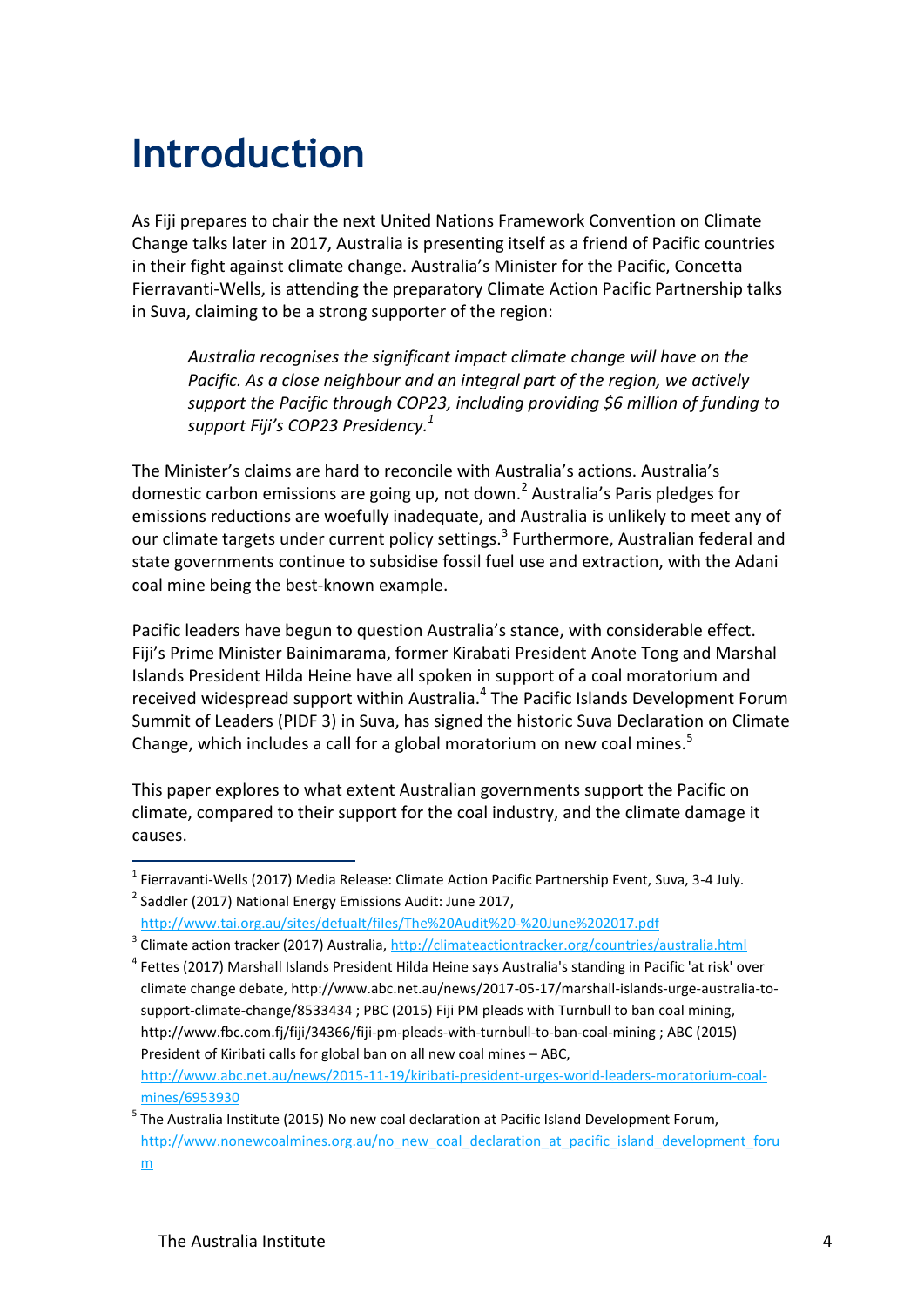## **Pacific climate aid in context**

Australia's overseas development assistance has sunk to its lowest ever level as a portion of our national income,<sup>6</sup> as shown in Figure 1 below:



**Figure 1 - Australian aid budget as % of Gross National Income**

Source: Australian Aid Tracker, 2017,<http://devpolicy.org/aidtracker/trends/>

Figure 2 below shows the size of the current aid budget in context of Australian government revenue and Australian gross national income.

 6 Grudnoff and Gilchrist (2015) Charity ends at home, [http://www.jubileeaustralia.org/2013/campaigns/notonmywatch/P168%20Charity%20ends%20at%20](http://www.jubileeaustralia.org/2013/campaigns/notonmywatch/P168%20Charity%20ends%20at%20home%20-%20foreign%20aid%20by%20foreign%20minister%20(C).pdf) [home%20-%20foreign%20aid%20by%20foreign%20minister%20\(C\).pdf](http://www.jubileeaustralia.org/2013/campaigns/notonmywatch/P168%20Charity%20ends%20at%20home%20-%20foreign%20aid%20by%20foreign%20minister%20(C).pdf)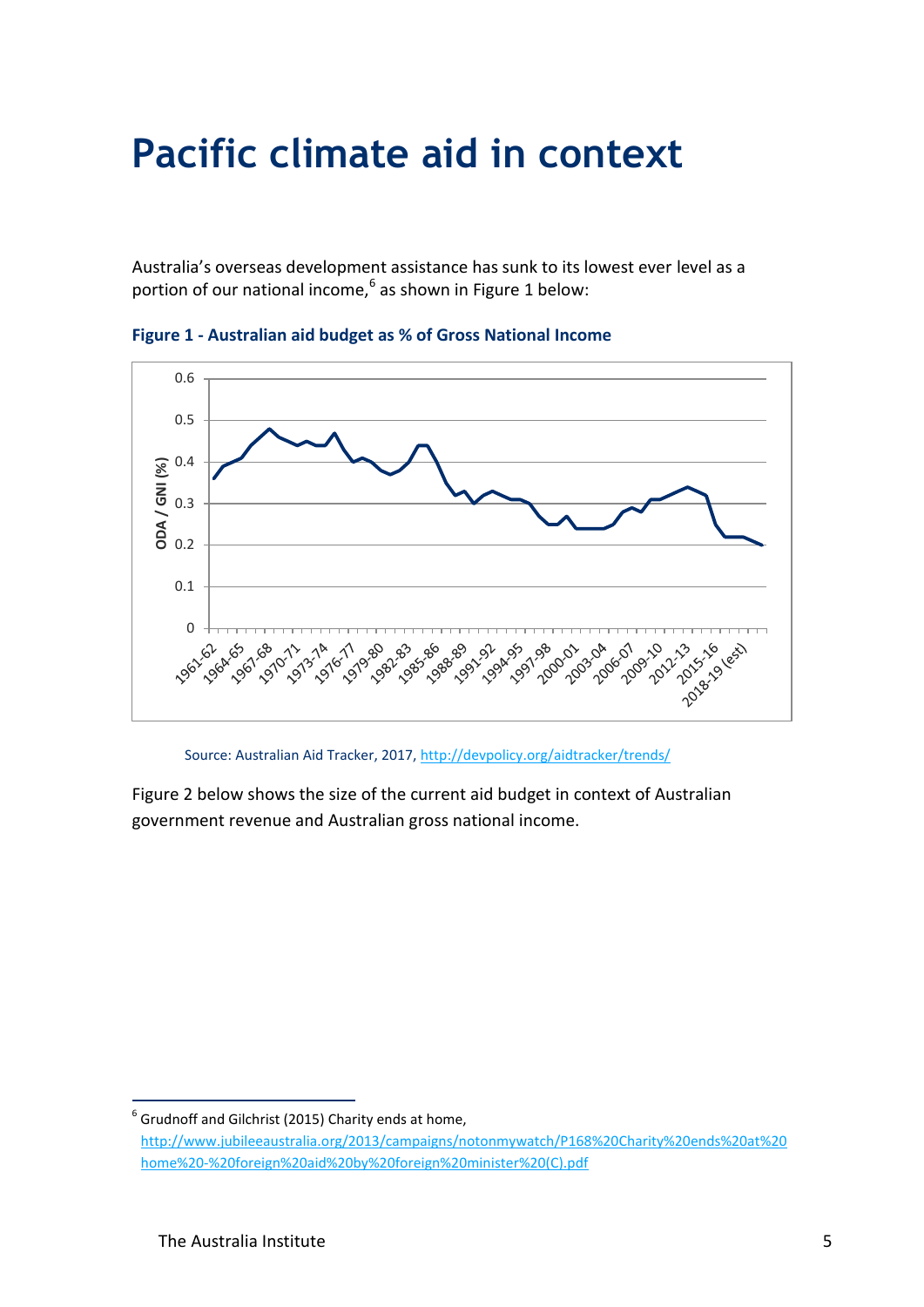

#### **Figure 2: Australian Gross National Income, Federal Government Revenue and Overseas Development Assistance**

Note: From most available year-to-date figures. Sources: ABS (2017) 5206.0 - Australian National Accounts: National Income, Expenditure and Product; Commonwealth Treasury (2017) Budget papers 2017-18: Budget Paper 1, statement 5: Revenue, DFAT (2017) Australian Aid Budget Summary: Appendix 1.

Figure 2 shows that Australia's aid budget is now just 0.2 percent of national income and 0.9 percent of federal government revenue. The Howard government committed to the United Nations Millennium Development Goal of 0.7 percent of GNI.

While Australia's aid budget is small and declining, aid to the Pacific and aid to the Pacific to address climate change is smaller still, as shown in Figure 3: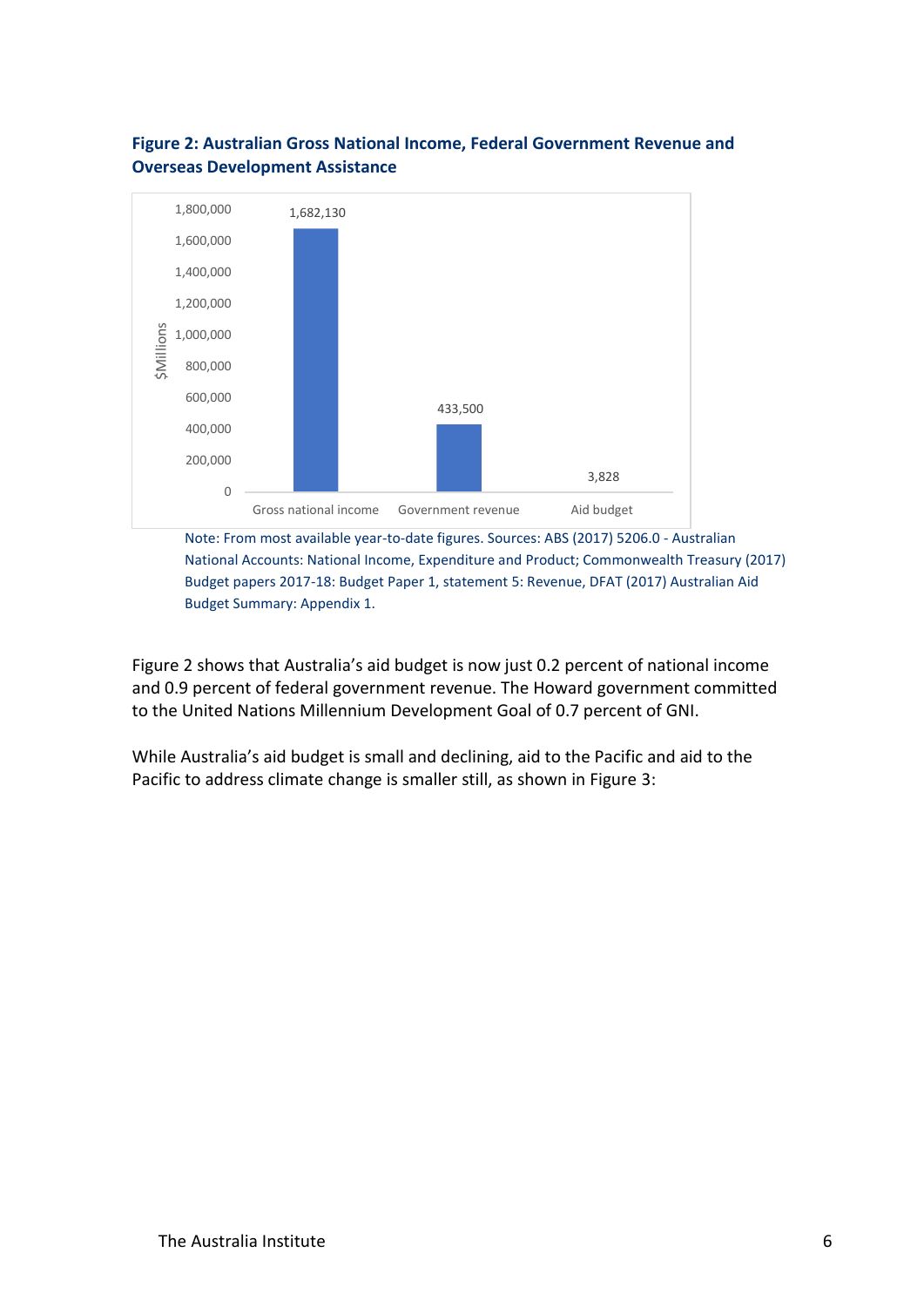

#### **Figure 3: Australia's total aid budget, total aid to the Pacific and climate aid to Pacific, 2017-18**

Sources: DFAT (2017) Australian Aid Budget Summary: Appendix 1; DFAT (2017) Australian Aid Budget Summary: Pacific

Figure 3 shows that just 2 percent of Australia's aid budget is directed towards Pacific climate aid. Climate aid is just 7 percent of aid to the Pacific. The minister's boast that Australia was contributing \$6 million to expenses of the CAPP meeting means that 8 percent of this already meagre budget is spent on this meeting.

It is also important to note that the Turnbull government's wider claim to be spending \$1 billion on climate aid is spent over five years, and also that it comes at the expense of other aid spending. The \$200 million pledge for the Green Climate Fund was not new spending, but aid spending redirected from other programs.<sup>7</sup>

#### **Australian support for Pacific and support for coal**

While Australian governments' support for Pacific climate issues is modest, support for the coal industry is far more generous. As shown in Figure 4 below, just two measures of support for coal dwarf support for the Pacific. The first is the value of coal the Queensland government is prepared to give away, without receiving the standard royalty paid by coal companies.

The second is fuel tax credits for the coal industry. When most Australians drive their cars or use liquid fuels in other machinery, they pay tax on this fuel. Many industries are exempt from this tax, giving them an incentive to use fossil fuel and an advantage

1

<sup>7</sup> Grattan (2014) *Australia finally contributes to Green Climate Fund*

https://theconversation.com/australia-finally-contributes-to-green-climate-fund-35323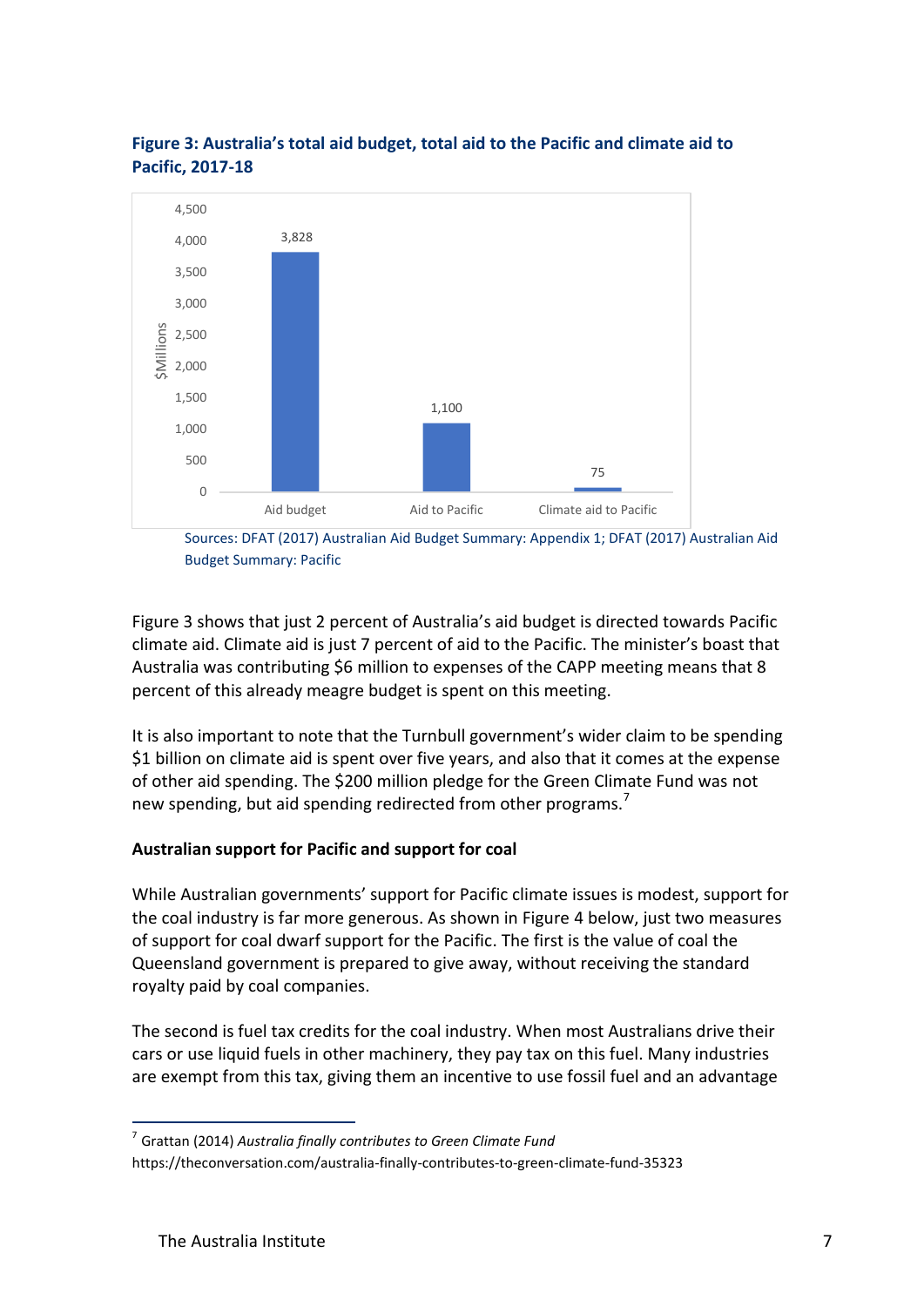over other users. The coal industry is the biggest recipient of this tax break. The Australia Institute estimates the coal industry fuel tax break will reach over \$1 billion this financial year.<sup>8</sup>



**Figure 4: Pacific climate aid, Adani royalty holiday and coal industry fuel tax credits**

Sources: DFAT (2017) Australian Aid Budget Summary: Pacific; O'Brien (2017) Adani Carmichael mine \$320 million 'royalties holiday' proposal sparks Labor faction fight, Treasury (2017) Budget Paper 1, statement 6: Expenses and net capital investment, with industry breakdown based on ATO tax statistics.

Figure 4 does not include the most controversial potential subsidy to coal in Australia at the moment, the proposed \$1 billion concessional loan to Adani for the Carmichael coal and rail project. This would be paid by the taxpayer-backed Northern Australia Infrastructure Facility (NAIF). While NAIF is governed by an ostensibly independent board, the Adani loan has the vocal backing of the Prime Minister, the Deputy Prime Minster, the Resource Minister, the Premier of Queensland and various local mayors in Queensland. Enthusiasm for subsidising climate change is strong amongst Australia's leaders.

It should be noted that the Queensland government's royalty holiday plan for Adani has appears to have been converted into a loan and would accrue over several years. It demonstrates, however, the willingness of Australian governments to provide subsidies and tax breaks to the coal industry that are far more generous than spending on the Pacific and climate aid. While Australian governments are reluctant to spend money on addressing climate change, they seem happy to subsidise the industries that cause it.

1

 $^8$  See The Australia Institute (2017) Budget analysis mail to supporters and for earlier analysis Grudnoff (2013) *Pouring more fuel on the fire*[, http://www.tai.org.au/content/pouring-more-fuel-fire](http://www.tai.org.au/content/pouring-more-fuel-fire)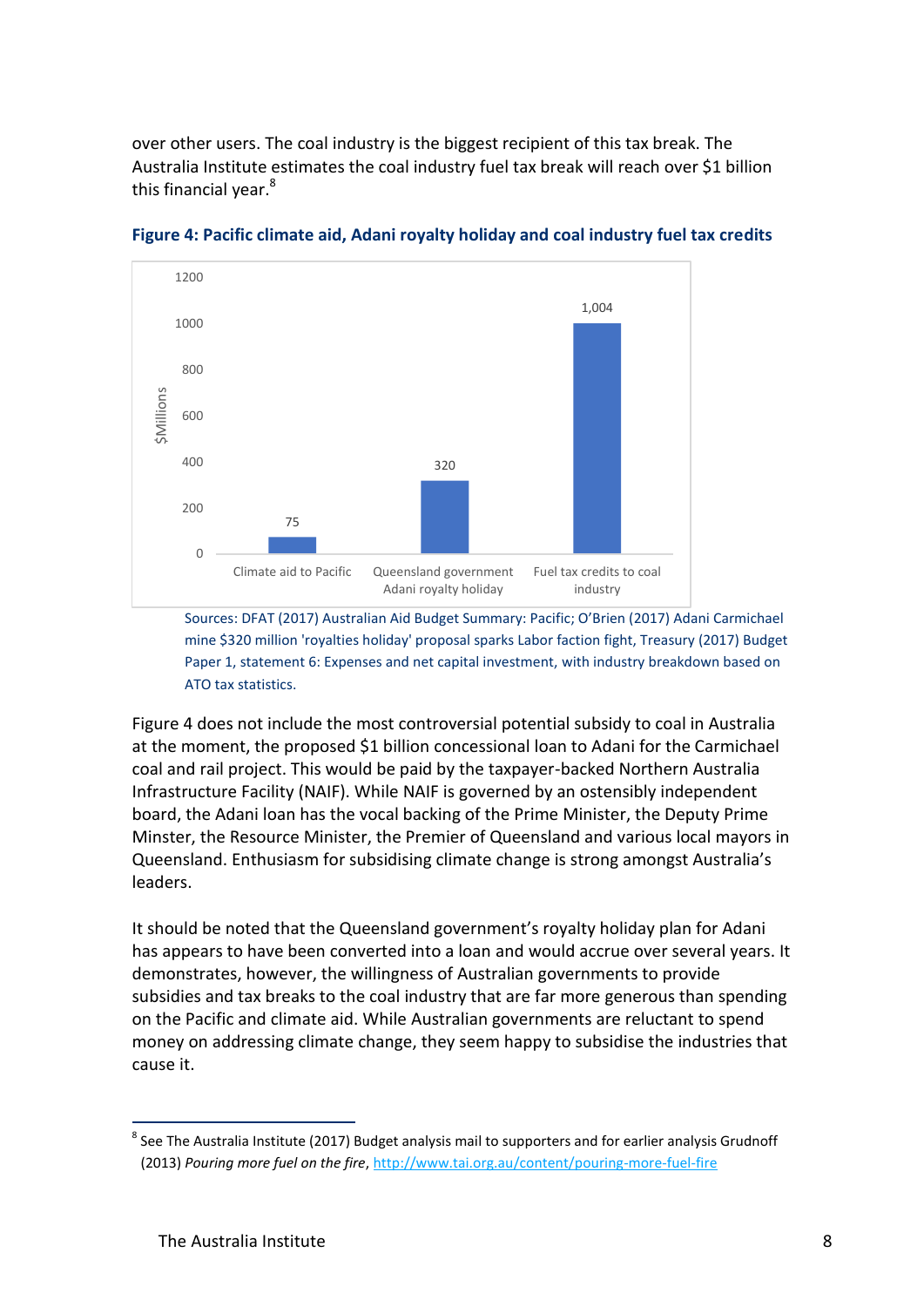The Adani mine would be a huge thermal coal mine. If built it would be long enough to stretch from that would stretch around half way across Fiji's Viti Levu, as shown in Figure 5 below:



#### **Figure 5: Adani coal mine and Fiji**

#### **Coal and the Australian government**

Given the influence that the coal industry appears to have over the current Australian government, it contributes surprisingly little to the government revenues, either at a state or federal level, as shown in Figure 6 below: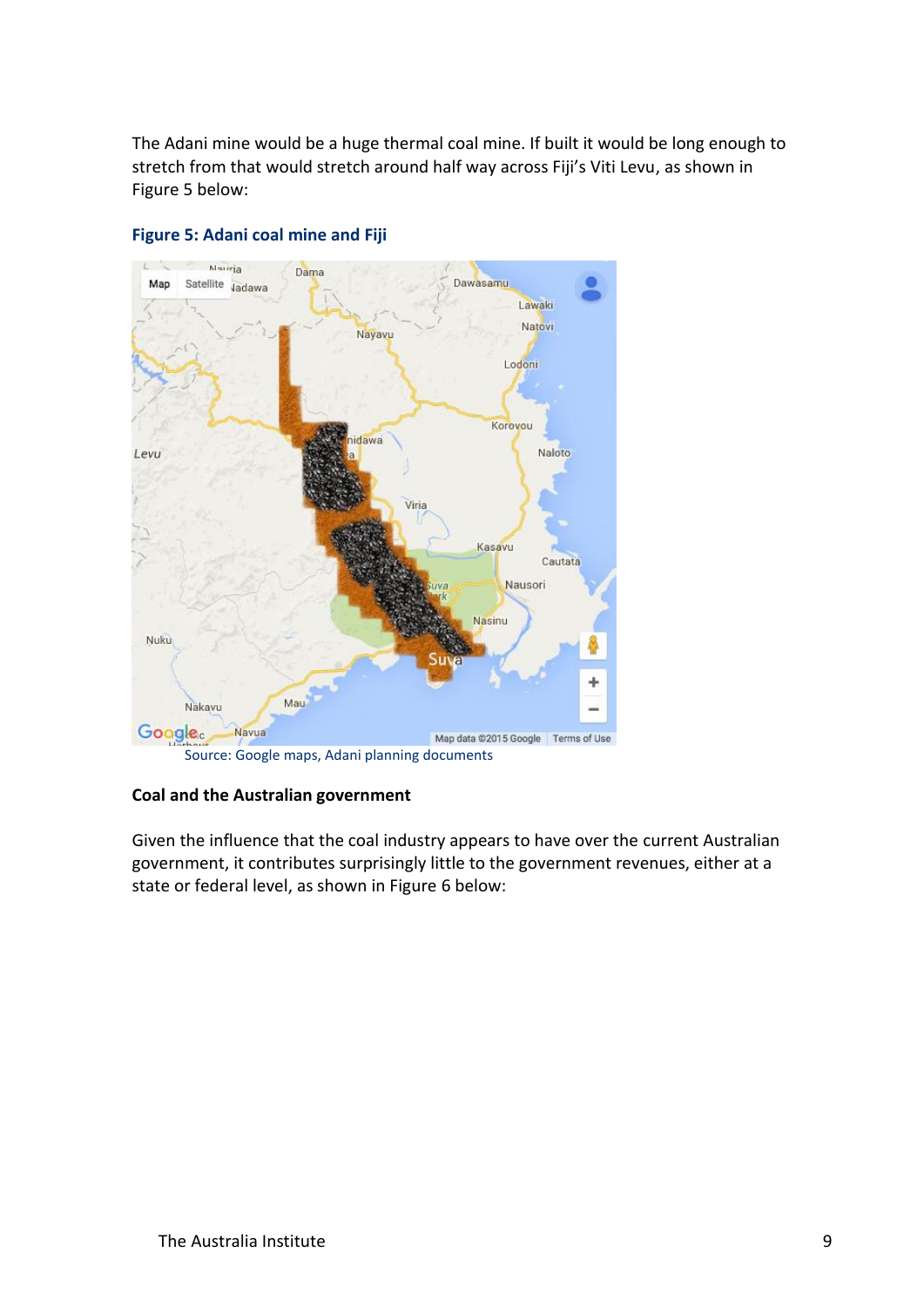

**Figure 6: Australian federal budget and coal**

Sources: Treasury (2017) Budget papers 2017-18: Budget Paper 1, statement 5: Revenue; Deloitte Access Economics (2014) Estimated company tax, MRRT, carbon tax and royalties expenses for the minerals sector, coal company tax share estimated with portion of annual value of commodity exports (fob) in Office of Chief Economist (2017) Resource and Energy Quarterly, March Quarter.

Figure 6 shows that coal royalties and estimated company tax payments amount to less than 2 percent of the federal government's revenue, although royalties are actually paid to state governments. The modest value of coal to Australian governments means that Australia can phase out coal at minimal cost to government revenues or the wider economy. Economic modelling has shown that a moratorium on new coal mines in Australia would have an impact of just 0.6% of GDP in 2040. Coal is a small employer in Australia, representing 0.4% of the workforce, a moratorium would at most affect employment by 0.04%. $9$  However it should be noted that a moratorium would actually help many workers in existing coal mines, as coal prices would remain higher than would otherwise be the case.

<sup>1</sup>  $^9$  Denniss et al (2016) Never gonna dig you up! Modelling the economic impact of a moratorium on new coal mines,

[http://www.tai.org.au/sites/defualt/files/P198%20Never%20gonna%20dig%20you%20up%20FINAL.1.](http://www.tai.org.au/sites/defualt/files/P198%20Never%20gonna%20dig%20you%20up%20FINAL.1.pdf) [pdf](http://www.tai.org.au/sites/defualt/files/P198%20Never%20gonna%20dig%20you%20up%20FINAL.1.pdf)